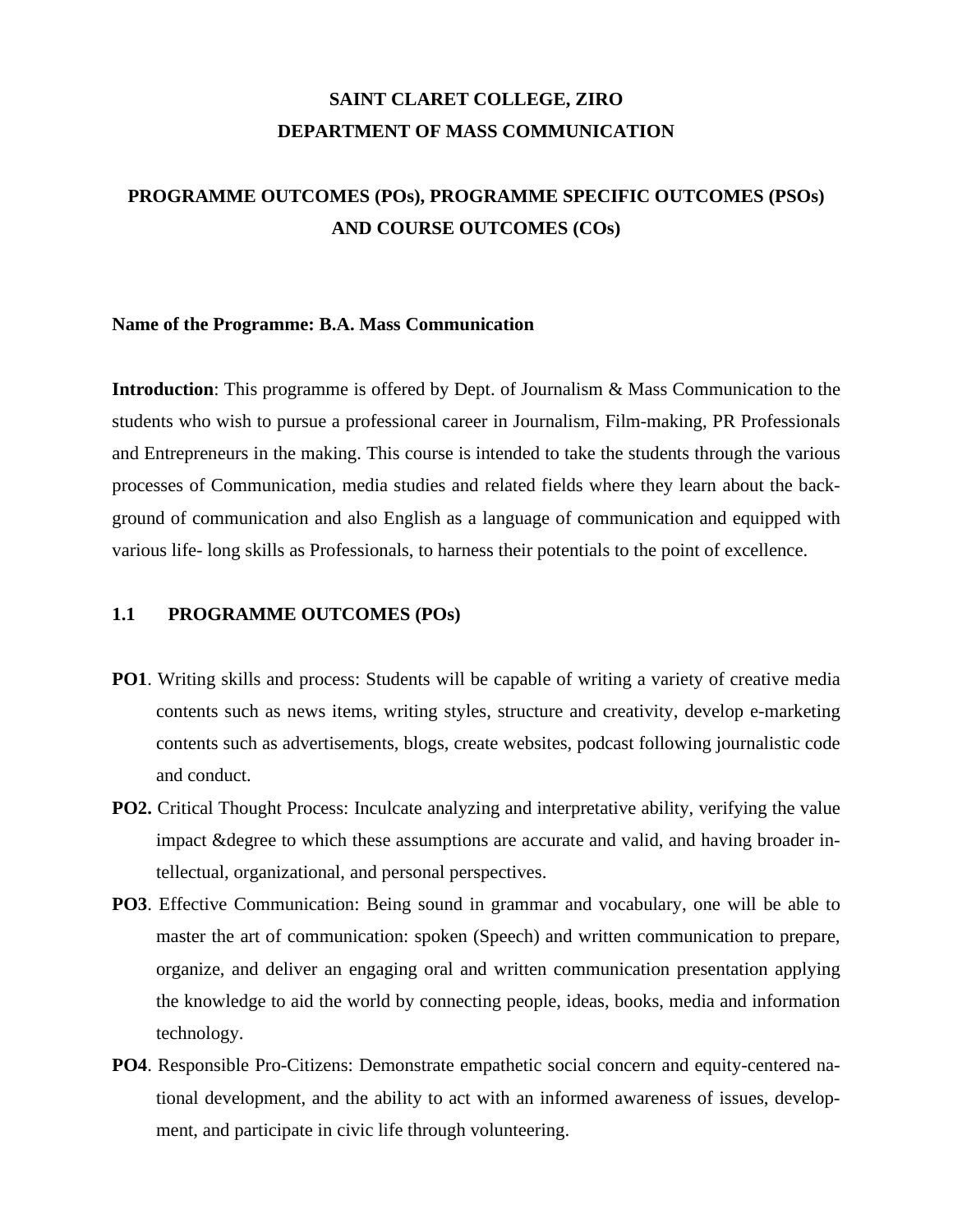- **PO5**. Self-Efficiency: Acquire the ability to engage in independent and life-long learning in the broadest context of socio-technological changes and efficient in handling professional dealings.
- **PO6.** Ethical-Professional: Recognize role and social responsibilities in the society incorporating values, respect for moral dimensions of decisions-making adhering to certain code and conduct of the system.
- **PO7**. Multicultural Competency: Possess a curious mind to understand the values and beliefs of various cultures and having an empathetic perspective, actively and respectfully participate in diverse society.

# **1.2 PROGRAM SPECIFIC OUTCOME (PSOs)**

- **PSO1.** Formulate strategies for effective communication building excellence in oral communication and writing skills.
- **PSO2.** Develop the skill to evaluate the cultural, political and social aspects of Indian media
- **PSO3.** Produce the content for advertisements and public relations to understand the principles of design and photography skills.
- **PSO4.** Coordinate using various techniques of communication for effective communication for public representation for Public Relation.
- **PSO5.** Making in use public relation strategies, design and creativity for public appearances in social awareness programmes such as street-plays, door-to-door and digital public announcement.
- **PSO6.** Organize and deliver relevant applications of knowledge through effective written, verbal, graphical/virtual, audio-visual communications and interact productively with people from diverse backgrounds.
- **PSO7.** To create an attitude of empathy and understanding among students for smooth Intercultural exchanges by building cultural, political and economical tolerance towards the other culture for peace and harmony.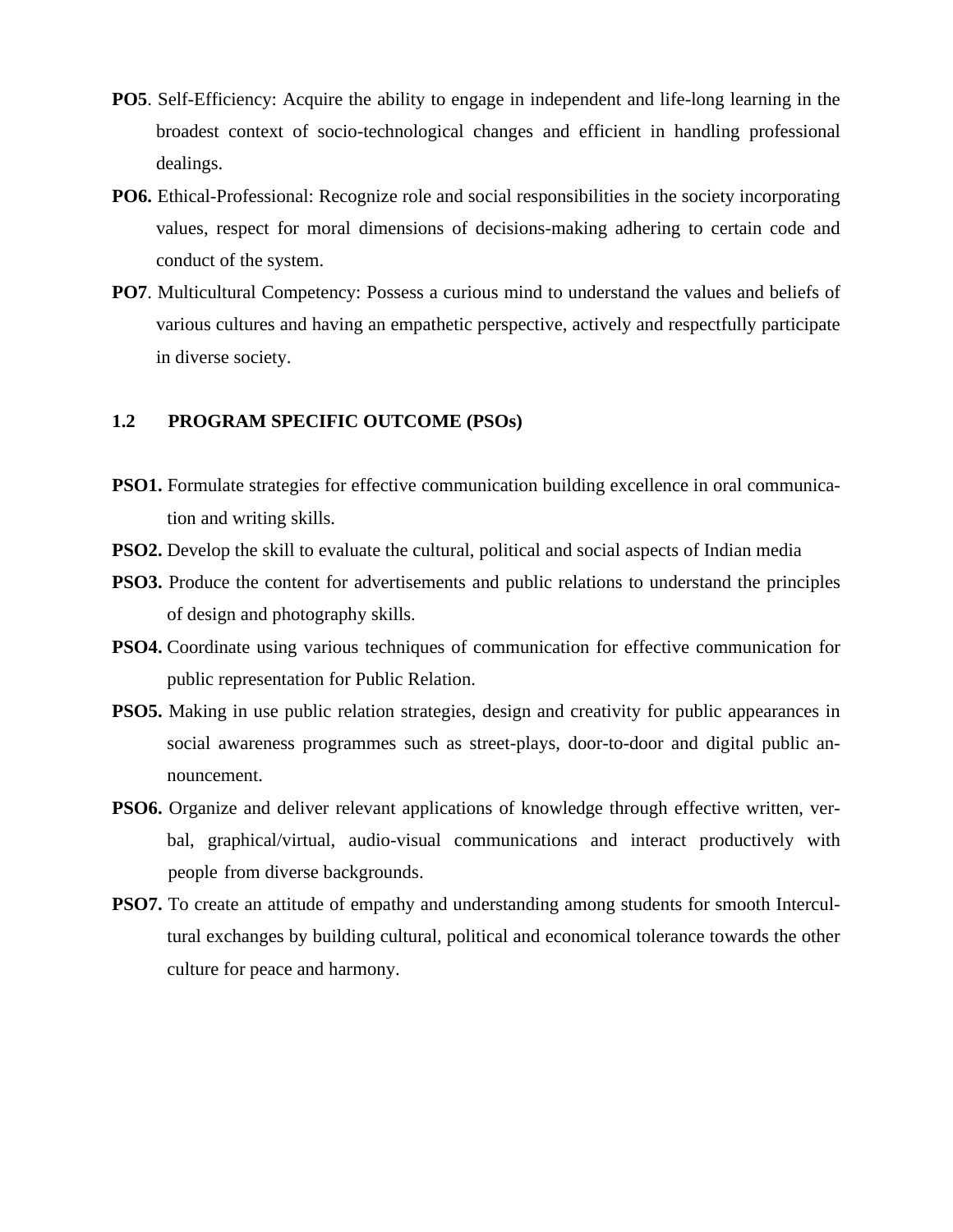# **1.2 COURSE OBJECTIVE(COs)**

## **BMC-101: Introduction to Communication & Journalism**

- **CO1.** Define basic concepts of communication
- **CO2.** Assess models and theories of communication
- **CO3.** Analyse basics of journalism and its role in society
- **CO4.** Compare different types of media their characteristics, merits and demerits
- **CO5**. Identify various types of journalism and their importance

#### **BMC-102: Communicative English**

- **CO1.** Differentiate the various forms of communication and its strength and weakness.
- **CO2.** Exhibit linguistic competence and define various applications in writing.
- **CO3.** Analyse the use of grammar as a tool or resource in the comprehension and creation of oral and written discourse efficiently, effectively, and suitable to the event.
- **CO4.** The learners would be well equipped with communicative skills to express themselves in variety of speaking situation.

#### **BMC-103: Environmental Studies**

- **CO1.** Describe and explain the necessary knowledge pertaining to our environment, its scope, necessity, necessary awareness for preservation and sustenance of ecosystem.
- **CO2.** Explain about all the resources in the environment and growing concerns over its conservation and acknowledging the role of media in conservation.
- **CO3.** Achieve a mindset, attitude that understand environment related issues and work collectively towards the motto of a 'Green world'.
- **CO4.** Analyse the role of media and technology to fight for environment keeping in mind the journalistic ethics.

## **BMC-104: Introduction to Northeast India**

- **CO1.** Explain basic concepts of communication and its role in society.
- **CO2.** Explain various processes and theories of communication
- **CO3.** Explain the basics of journalism and its role in society
- **CO4.** Describe the different types of media their characteristics, merits and demerits
- **CO5.** Describe the various types of journalism and their importance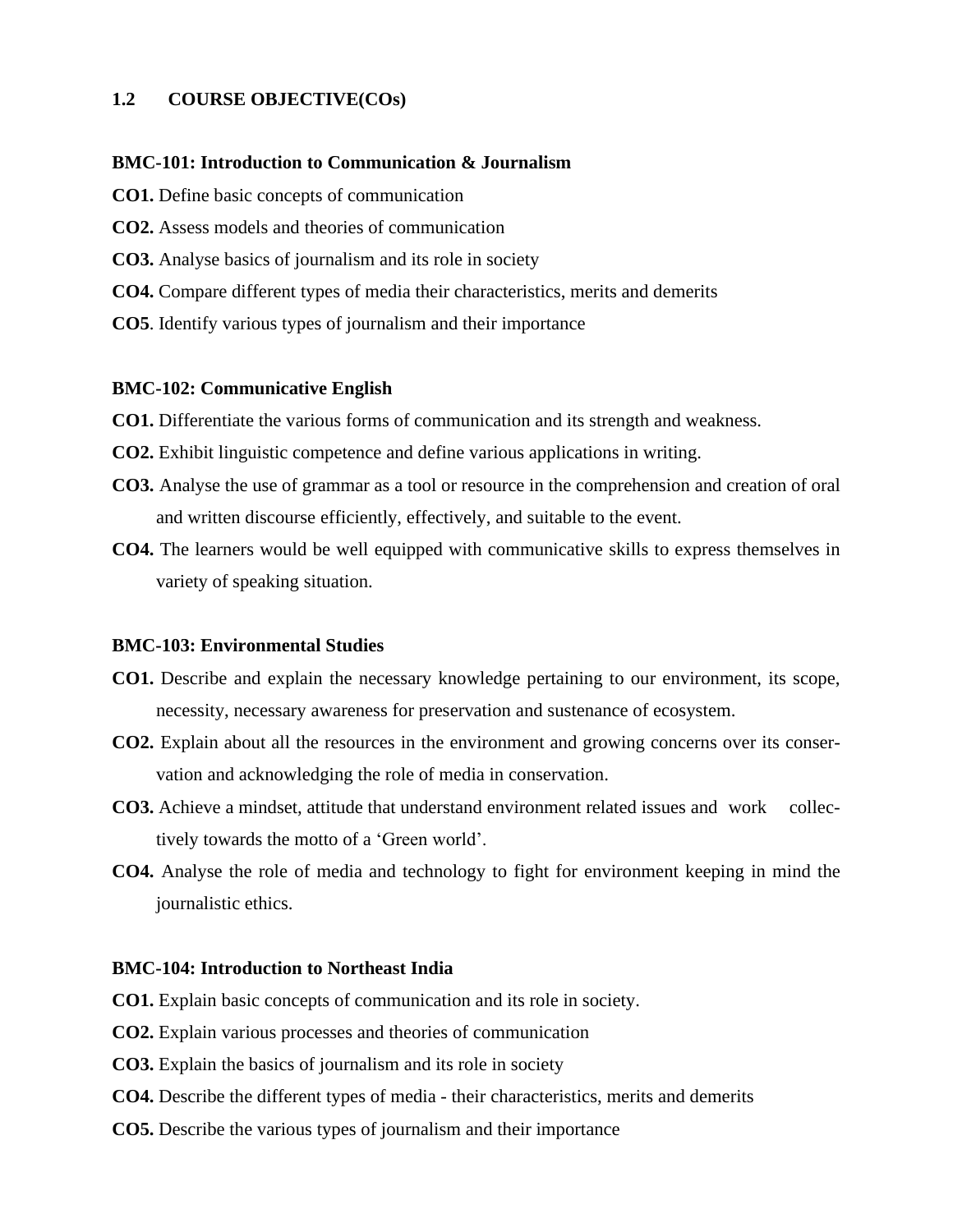**CO6.** Analyse and explain about the importance of public opinion and the role of journalism in framing it.

## **BMC-201: Traditional Media**

- **CO1.** Trace and describe the glorious journey of journalism.
- **CO2**. Trace and describe about the origin of Media.
- **CO3.** Analyse and explain about the present status of various Traditional media.
- **CO4.** Explain the role of folk media in development communication.
- **CO5.** Explain and analyse the idea of social responsibility and create awareness of state and central government welfare measures.
- **CO6.** Explain the role of Traditional Media in government and private sectors

#### **BMC-202: Communicative Skills**

**CO1.** Master speech skills: Exhibit professional oral communication skills.

- **CO2.** Comprehensive Ability: Exhibit analytical and interpretative skills.
- **CO3.** Writing skills: Describe the basic styles of writing formats for different occasions.
- **CO4.** Translation skills: Demonstrate skills in oral and written communication sufficient to interact productively with people from diverse background by the methods of translation.

#### **BMC-203: Theories of Communication**

- **CO1.** Explain the theories of communication.
- **CO2.** Explain the communication models of different thinkers.
- **CO3.** Describe the basic elements of Communication.
- **CO4.** Describe the various types of Communication and barriers of communication.
- **CO5.** Exhibit knowledge about the 7Cs of Communication.

#### **BMC-204: Introduction to Indian Constitution**

**CO1.**Explain about the Indian Constitution.

- **CO2**. Analyse and explain about the constitution in a contemporary context.
- **CO3.** Exhibit knowledge and skills of writing on global issues.
- **CO4.** Exhibit knowledge of national developments.
- **CO5.** Exhibit analytical knowledge about India's foreign policy.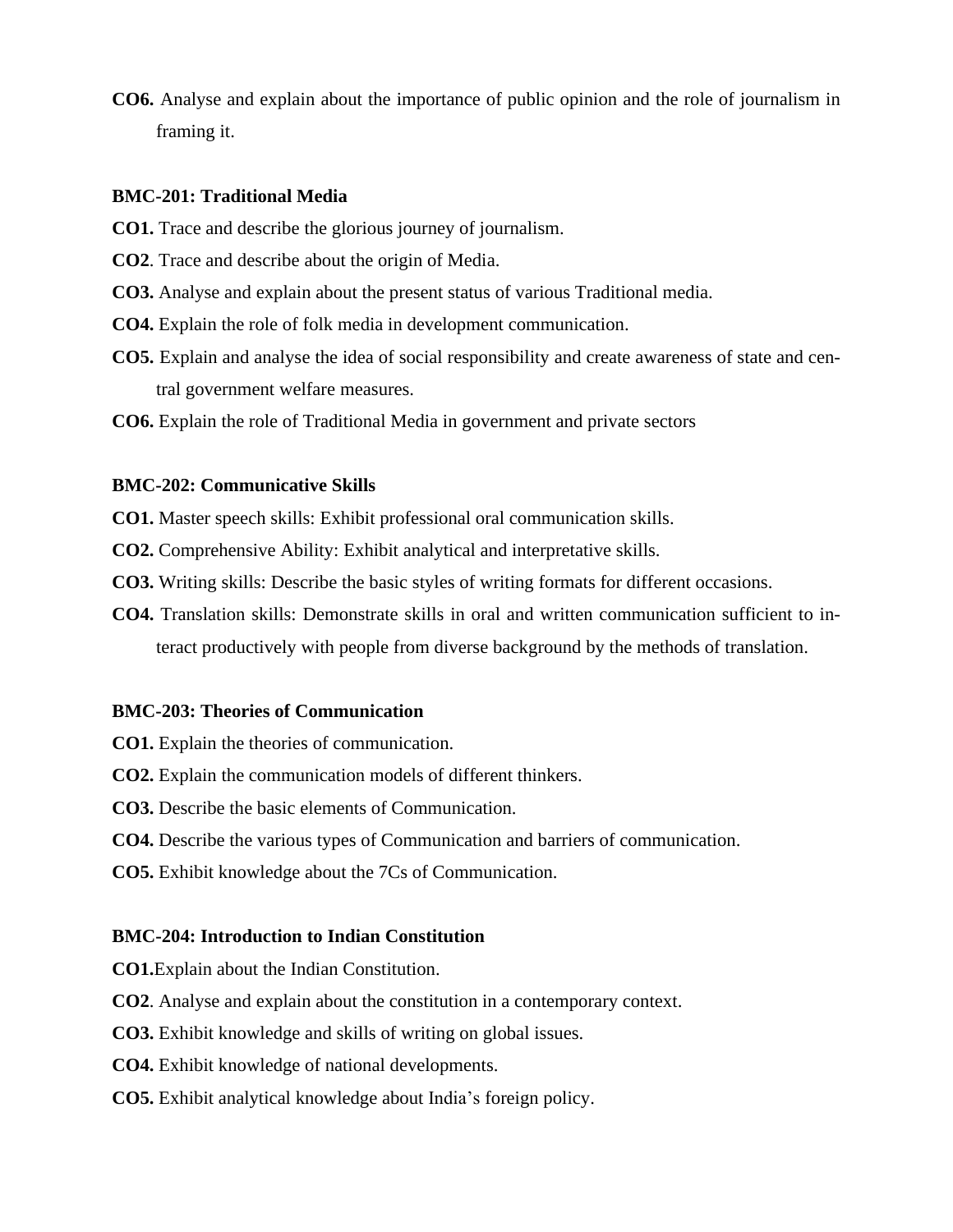## **BMC-301: Reporting & Editing**

- **CO1.** Describe the basics of reporting and writing for print media.
- **CO2.** Analyse and exhibit an understanding about news values and qualities of reporters.
- **CO3.** Analyse and exhibit an understanding about newspaper organization structure and editorial department.
- **CO4.** Explain about the different types of reporting and their importance
- **CO5.** Explain about the different forms of journalistic writing
- **CO6.** Analyse and exhibit a basic understanding on various media laws and ethics

#### **BMC- 302: Media Management**

- **CO1.** Explain the concept of not-for-profit participatory media, the scenario, policies in India.
- **CO2.** Explain the roles and functions of a public service broadcaster and related industries.
- **CO3.** Identify and explain various different organizational and economic structures of the major media industries and its management.
- **CO4.** Identify and explain the different types of media their characteristics, merits and demerits.
- **CO5.** Define various types of media techniques and management media Related to journalism field.
- **CO6.** Identify and explain the purpose and activities of media management that includes advertising, production and its functions.

#### **BMC-303: Photography and Photo Journalism Course Objectives**

- **CO1.** Explain the concepts and importance of photography.
- **CO2**. Exhibit an understanding about photo coverage and photo journalism.
- **CO3.** Equipped and ready to join any media organization as a Photo Journalist.
- **CO4.** Explain about the importance of photo features.
- **CO5.** Analyse and exhibit an understanding about the different branches of photography and may be self-employed.

## **BMC-304: Media Laws and Ethics**

- **C01.** Describe Media laws, possess a vivid insight into media legal situation and also help navigate a course of action after assessing the legal risks.
- **CO2.** Critically analyse journalist dilemma related to media ethics, exhibit an ability to reach for maturity instead of popularity.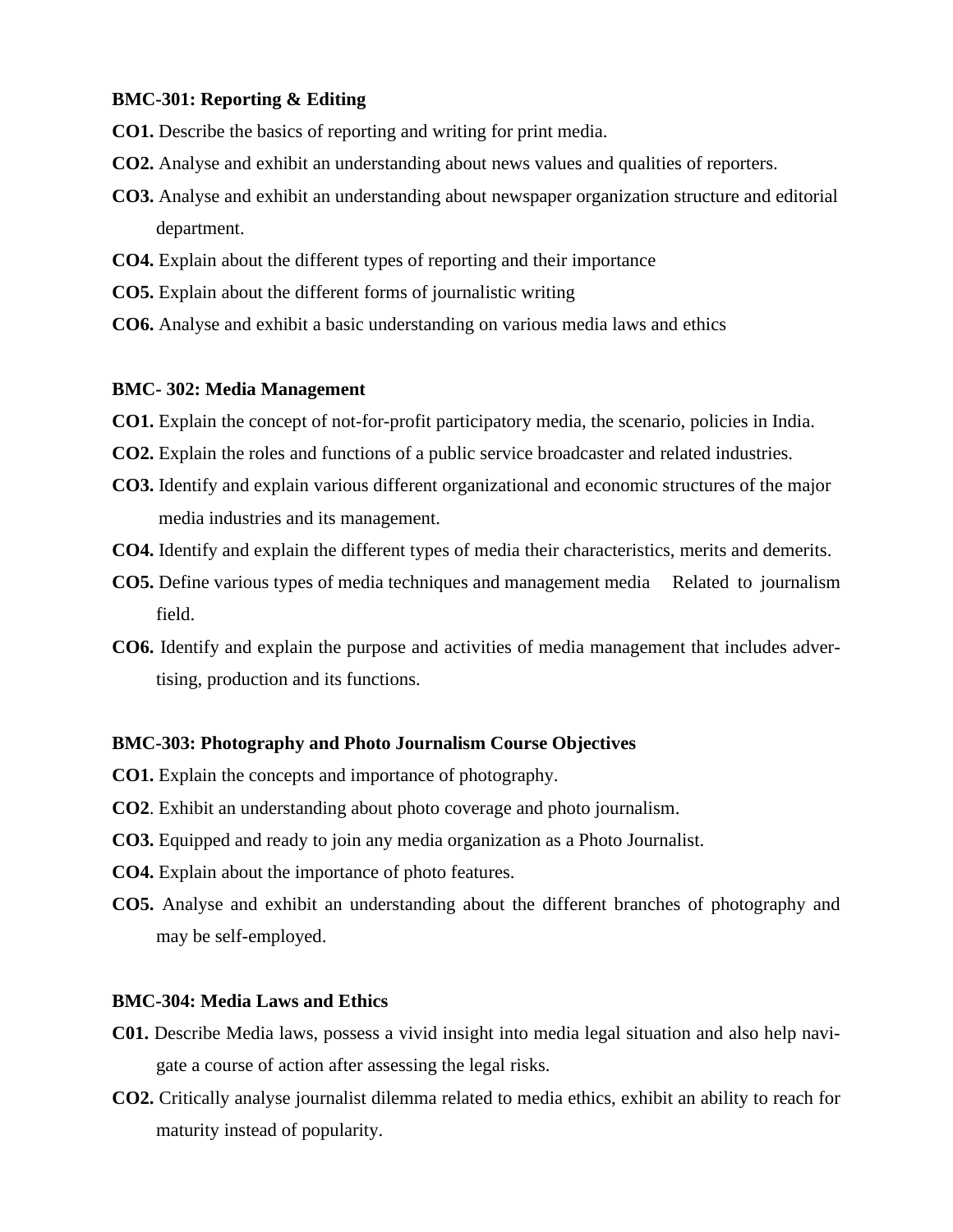- **CO3.** Define various media laws in India and around the world for identifying and assessing risk for the problem-based environment.
- **CO4.** Critically analyse facts by encouraging relevant case study on events involving real people contested in the courts and covered in the news media. (Practical)
- **CO5.** Identify and explain the regulations of advertising and discuss various media laws.

#### **BMC- 401: Communication for Development**

- **CO1.** Define and describe the key theories of Development Communication.
- **CO2.** Analyse and identify the concepts, principles, approaches, methods and techniques of communication for development.
- **CO3.** Explicate and identify with the concept development culture, behaviour and social change.
- **CO4.** Assess and present an appreciation of the role of information, communication and role of media in development.
- **CO5**. Facilitate an appreciation of the dimensions of development and initiate them to the development policy frameworks
- **CO6**. Assess and identify key issues in sustainable development as a basis for engaging in effective development communication

## **BMC- 402: Introduction to Film Studies**

- **CO1.** Explain with examples the meaning, history, scope & development of Film Studies.
- **CO2.** Define and elaborate on how film has changed over time as an aesthetic form, as an industry, and as a social institution.
- **CO3.** Explain students in recognizing formal elements; they acquire and apply tools (terminology, methods) to carry out rigorous formal analysis of film.
- **CO4.** Describe the various processes theories associated with Television Film Studies.
- **CO5.** Elaborate and describe broadly interdisciplinary approach to an understanding of film and its role in society.

# **BMC- 403: International Communication**

- **CO1.** Analyse various aspects of International communication in International relation.
- **CO2.** Explain regulatory, technological, political and cultural factors in communication.
- **CO3.** Describe International media agencies, function, responsibilities
- **CO4.** Examine critical role of media and communication in social, cultural, economic factors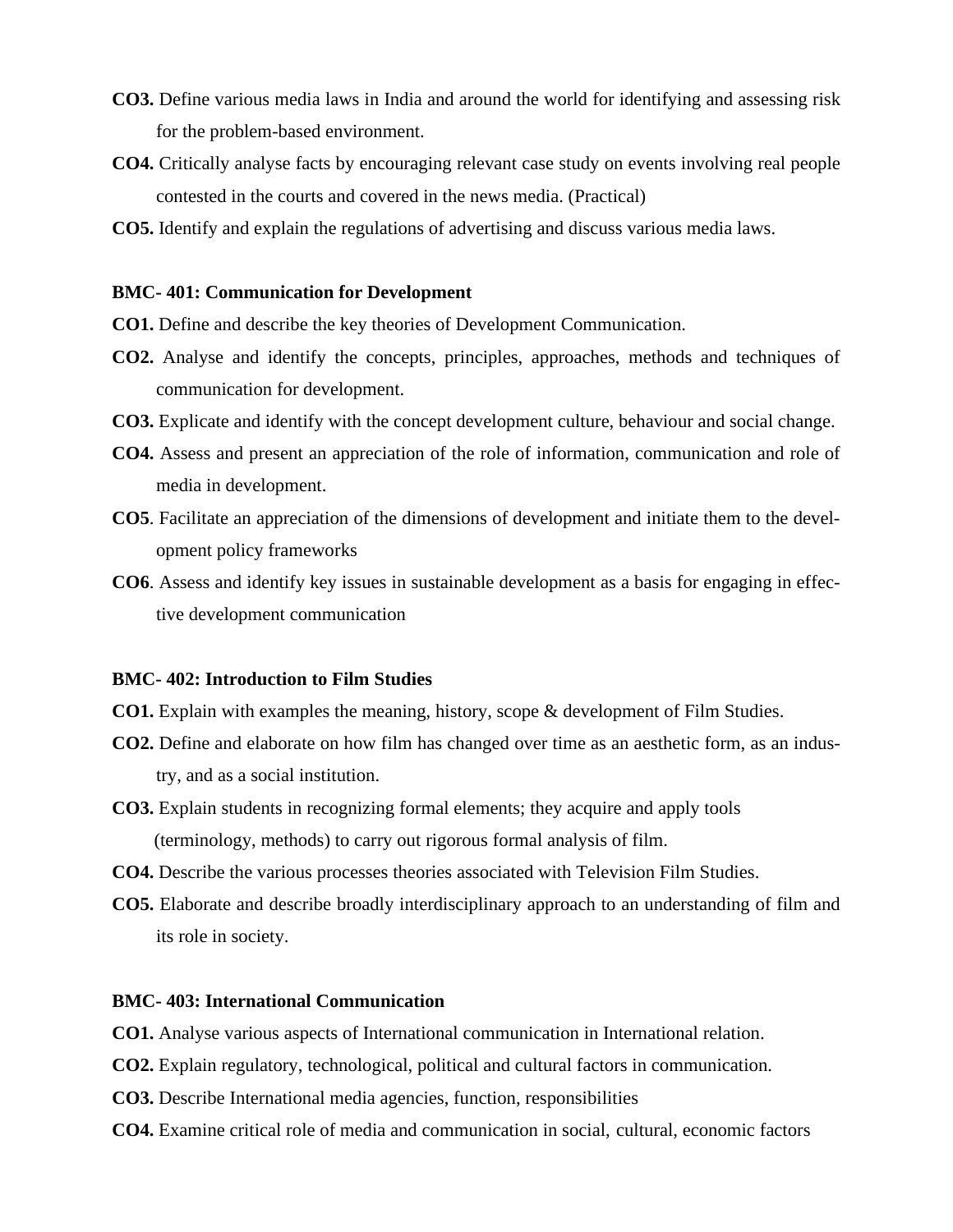## **BMC- 404: Sound & Radio Production**

- **CO1.** Describe the evolution and growth of radio.
- **CO2.** Analyse the different components required for production of radio programme.
- **CO3.** Students would be well equipped with basic knowledge of sound and its components.
- **CO4.** Define the different perspective of sound.
- **CO5.** Assess different factors for setting up sound studio.
- **CO6.** Operate on different sound editing software for any sound production.

#### **BMC-501: Television Production & Journalism Course Objectives**

- **CO1.** Aware of the basic attributes and skills needed to pursue a journalistic path and different types of reporting undertaken in electronic media.
- **CO2.** Specialize in news script writing for television.
- **CO3.** Familiarize with TV language and improve their writing style.
- **CO4.** Define different skills and techniques of television media production.
- **CO5.** Identify and explain editing both offline and online programs of television.

#### **BMC- 502: New Media Course Objectives**

- **CO1.** Describe various technical terms regarding New Media.
- **CO2.** Analyse how social media is used for news.
- **CO3.** Explain the evolution of www, e-mail, web browsers; search engines.
- **CO4.** Identify and recognize emerging trends in social media.
- **CO5.** Define social media, identify and explain the various channels through which it operates, and its role in marketing strategy.
- **CO6.** Describe various technical terms regarding New Media

### **BMC- 503: Media Entrepreneurship and Marketing**

- **CO1.** Define the concept and principles of entrepreneurship.
- **CO2.** Analyse different factors that affect entrepreneurial development.
- **CO3.** List out the problems, possibilities and support system for entrepreneur in North East India.
- **CO4.** Define the principles and significance of Media Management.
- **CO5.** Differentiate the different ownership patterns in India.
- **CO6.** Analyse various strategies and intervention for managing media institution.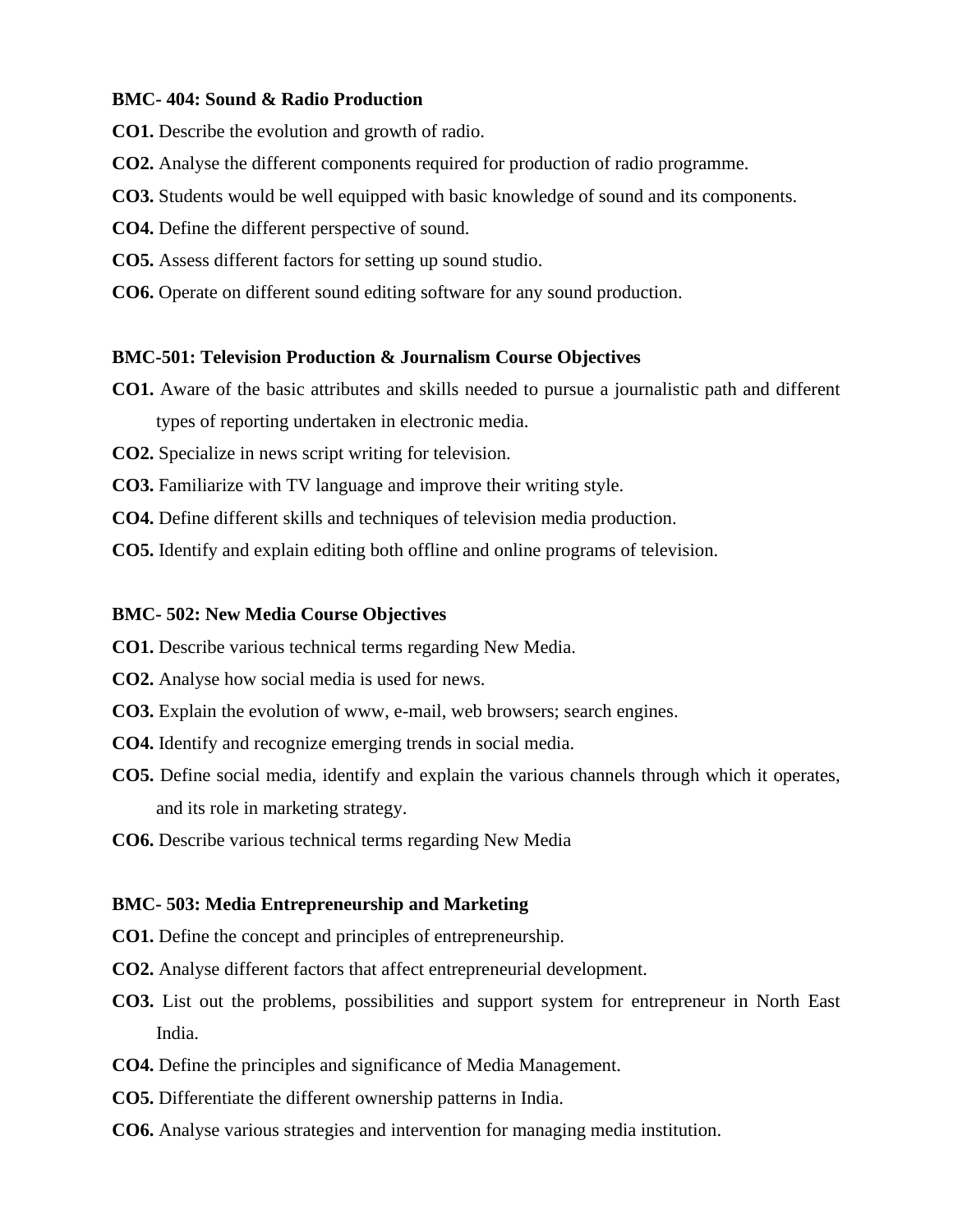#### **BMC-504: Advertising and Public Relations**

- **CO1.** Explain the basics of advertising and its role in society
- **CO2.** Examine ad campaign designing and copy writing
- **CO3.** Describe scope, functioning of Public relations
- **CO4.** Analyse various PR tools and publics
- **CO5.** Assess role of PR in government and private sectors
- **CO6.** Explain various forms of advertising

#### **BMC-601: Media, Culture and Society**

- **CO1.** Define and explain intercultural sensitivity and awareness, will be able to list, identify and develop analytical and empathetical perspectives on cultural difference.
- **CO2.** Analyse and identify the concepts of tolerance, and respect, and will be empathetic towards other cultures.
- **CO3.** Exhibit a fair understanding of cultural knowledge and will be able to identify invisible cultural elements and eliminate the barriers to Inter-cultural communication.
- **CO4.** Infer, analyse and assess the goal of communication, creating awareness, attitudes and knowledge into competence, and develop flexibility and adaptability in Intercultural Communication.
- **CO5.** List out, identify, cope and relate with the contemporary tribal issues and will be capable of suggesting solutions and work for the upliftment of the marginalized section (tribals) of the society.
- **CO6.** Trace the tribal origin, analyse the phases and policies involved for tribal development and various tribal rights bestowed upon them by the constitution of India

## **BMC-602: Techniques of Media Analysis**

- **CO1.** Define basic techniques of media interpretation semiotic theory, Marxist theory, psychoanalytic theory, and sociological theory
- **CO2.** Analyse critical for creative to understand code, connotation, denotation
- **CO3.** Examine techniques for analysing the language in texts
- **CO4.** Assess psychological impact of media shows
- **CO5.** Examine marginalization, alienation, post-modernism, Marxist theory